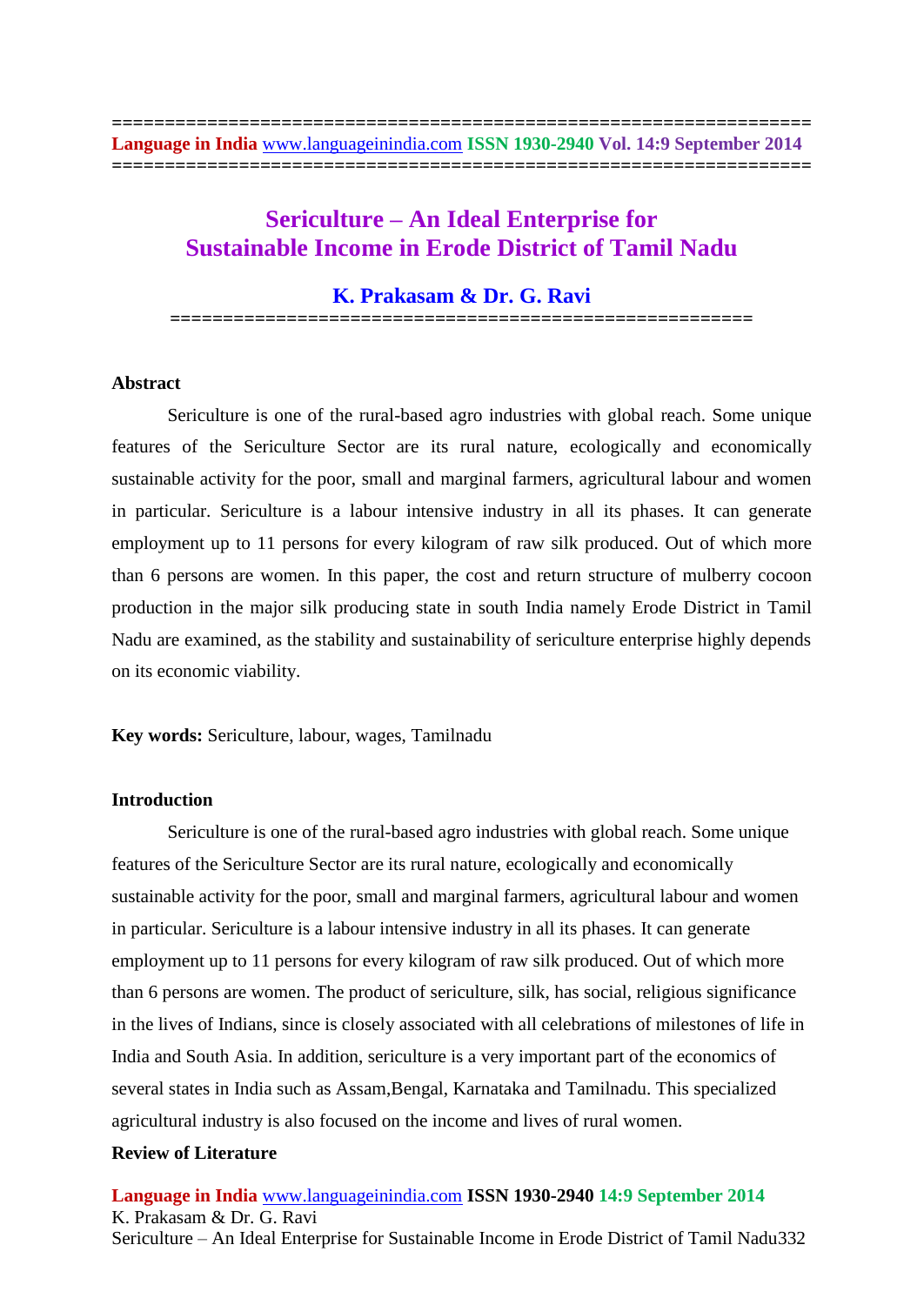## **Studies on Costs and Returns of Cocoon Production**

Lakshmanan, etal. (2000) compared economic benefits over investment in rearing bivoltine and crossbred cocoons in their study one economics of bivoltine versus cross breed cocoon production in K.R. Nagar taluk of Mysore district. The study revealed that bivoltine rearing earns higher net returns than crossbred production, owing to climatic suitability, skilled man power and technical guidance received from developmental agencies.

Hajare et al (2008) observed that the contribution from sericulture enterprise was found to be highest at 52 percent (Rs 82315/ha/yr) followed by paddy – sun flower (20 percent)

Soybean –wheat (15 percent) and soybean gram (12 percent) in paddy area, where as it was as high as 54 percent followed by cotton – pigeon pea (17 percent) soybean-wheat (16 percent) and soy bean – gram(13 percent) in cotton area and sustained income continued upto 15-20 years.

# **Objectives of the Study**

- 1. To study growth rate of Production and productivity of Area under mulberry and cocoon production in Tamilnadu from 2000-01 to 2010-11.
- 2. To analyze the Benefit-Cost ratio of mulberry sericulture for per Acre in Erode District of Tamil Nadu.
- 3. To identify the S.W.O.T analysis of the Sericulture Industry in the study area.

## **Hypotheses**

- 1. There is a fluctuation in growth rate of area under mulberry and cocoon production in Tamilnadu.
- 2. The Sericulturist gets better yield and income per acre per year.

## **Methodology**

This study was carried out in the major silk producing state in India, namely Erode District of Tamil Nadu was selected for data collection based on the area under mulberry and Silkworm Rearing. The Primary data on economic aspects viz., costs and return in cocoon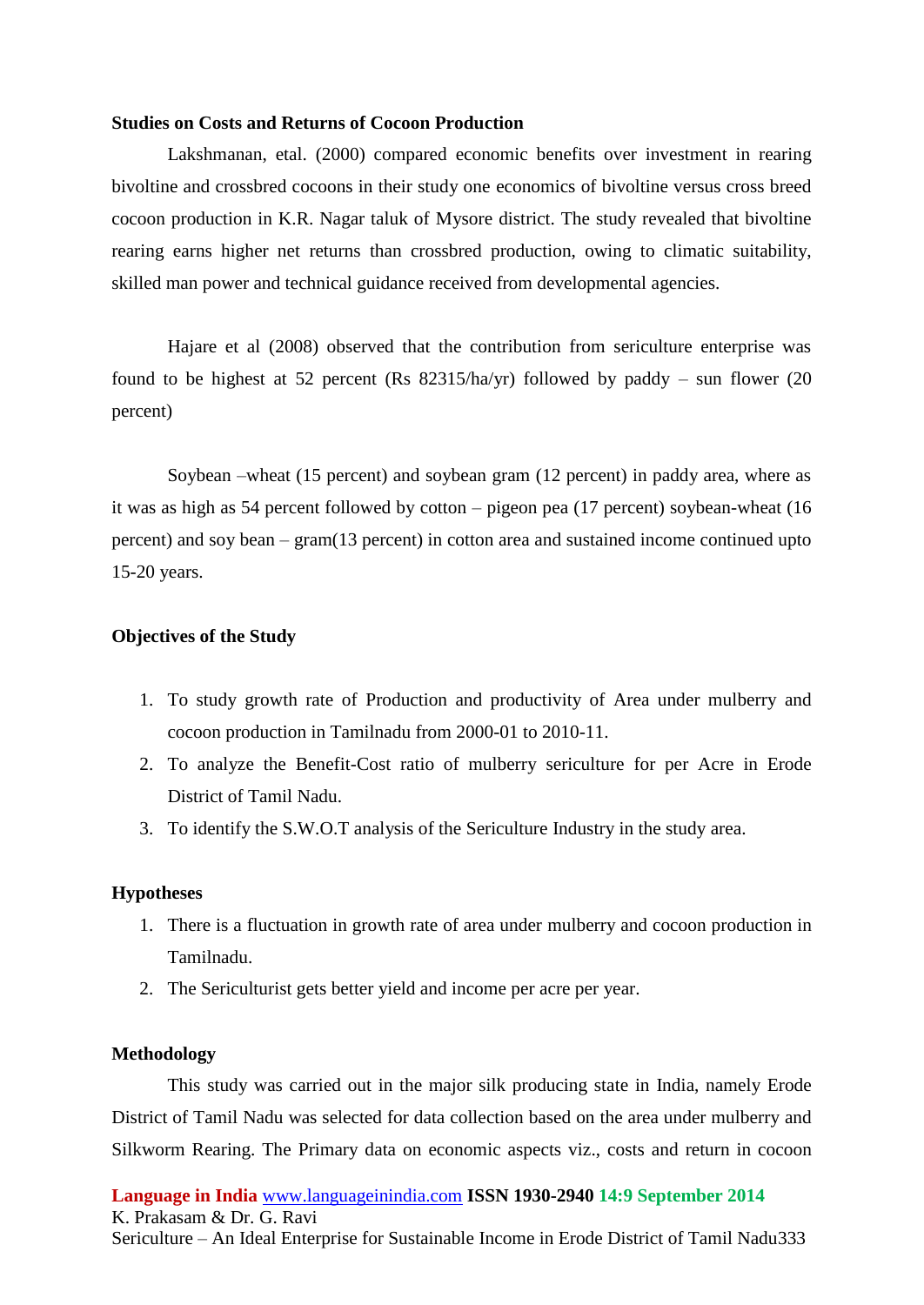production were collected and randomly selected from the sample farmers through personal interview method by using pre-test interview schedule for pilot study.

Farmers having two year old established mulberry garden were considered for the study. The secondary data were collected during the period 2000-01 to 2010-11 from sericulture Department in Gobichettypalayam and Erode District of Tamil Nadu. For this Analysis of data, the Growth rate of Trend line and Benefit Cost ratio and co-efficient of variation have been worked out in addition the diagrammatic representations have been drawn.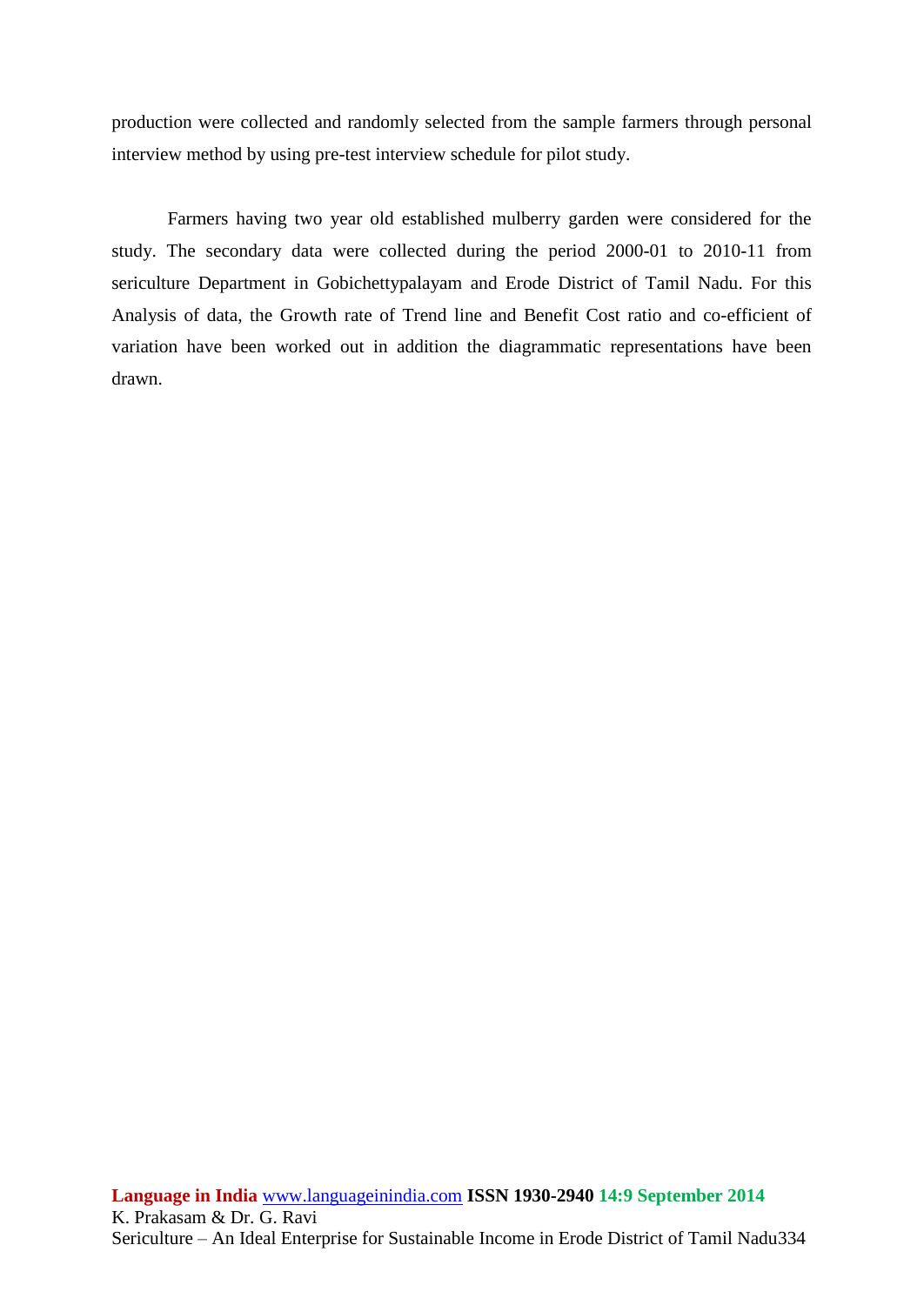# **RESULT AND DISCUSSION**

# **Table - 1**

# **Growth Rate of Area under Mulberry and Cocoon Production in Metric Tones in Tamilnadu from 2000-01 To 2010-2011**

| <b>Years</b> | Area under<br>mulberry in<br>metric tones as<br>on 31 <sup>st</sup> march | $\frac{0}{0}$ | A.G.R<br>(Average<br>Growth<br>rate) | <b>Cocoon Production in</b><br>metric tones as on $31st$<br>march | $\frac{0}{0}$ | A.G.R.<br>(Average<br>Growth rate) |
|--------------|---------------------------------------------------------------------------|---------------|--------------------------------------|-------------------------------------------------------------------|---------------|------------------------------------|
| 2000-01      | 27651                                                                     | 9.93          |                                      | 5138.00                                                           | 7.54          |                                    |
| 2001-02      | 23382                                                                     | 8.40          | $-15.44$                             | 5882.10                                                           | 8.63          | 14.48                              |
| 2002-03      | 13485.63                                                                  | 4.84          | 42.32                                | 4005.30                                                           | 5.87          | $-31.91$                           |
| 2003-04      | 10063.61                                                                  | 3.61          | $-25.38$                             | 2124.20                                                           | 3.12          | $-46.97$                           |
| 2004-05      | 12683.05                                                                  | 4.55          | 26.03                                | 3101.20                                                           | 4.55          | 45.99                              |
| 2005-06      | 16534.82                                                                  | 5.94          | 30.37                                | 5224.90                                                           | 7.66          | 68.48                              |
| 2006-07      | 25107.07                                                                  | 9.02          | 51.84                                | 7930.50                                                           | 11.63         | 51.78                              |
| 2007-08      | 35117.42                                                                  | 12.61         | 39.87                                | 9675.70                                                           | 14.19         | 22.01                              |
| 2008-09      | 33361.25                                                                  | 11.98         | $-5.00$                              | 9949.10                                                           | 14.59         | 2.83                               |
| 2009-10      | 35551.00                                                                  | 12.77         | 6.56                                 | 8587.60                                                           | 12.59         | $-13.68$                           |

**Language in India** [www.languageinindia.com](http://www.languageinindia.com/) **ISSN 1930-2940 14:9 September 2014**

K. Prakasam & Dr. G. Ravi

Sericulture – An Ideal Enterprise for Sustainable Income in Erode District of Tamil Nadu335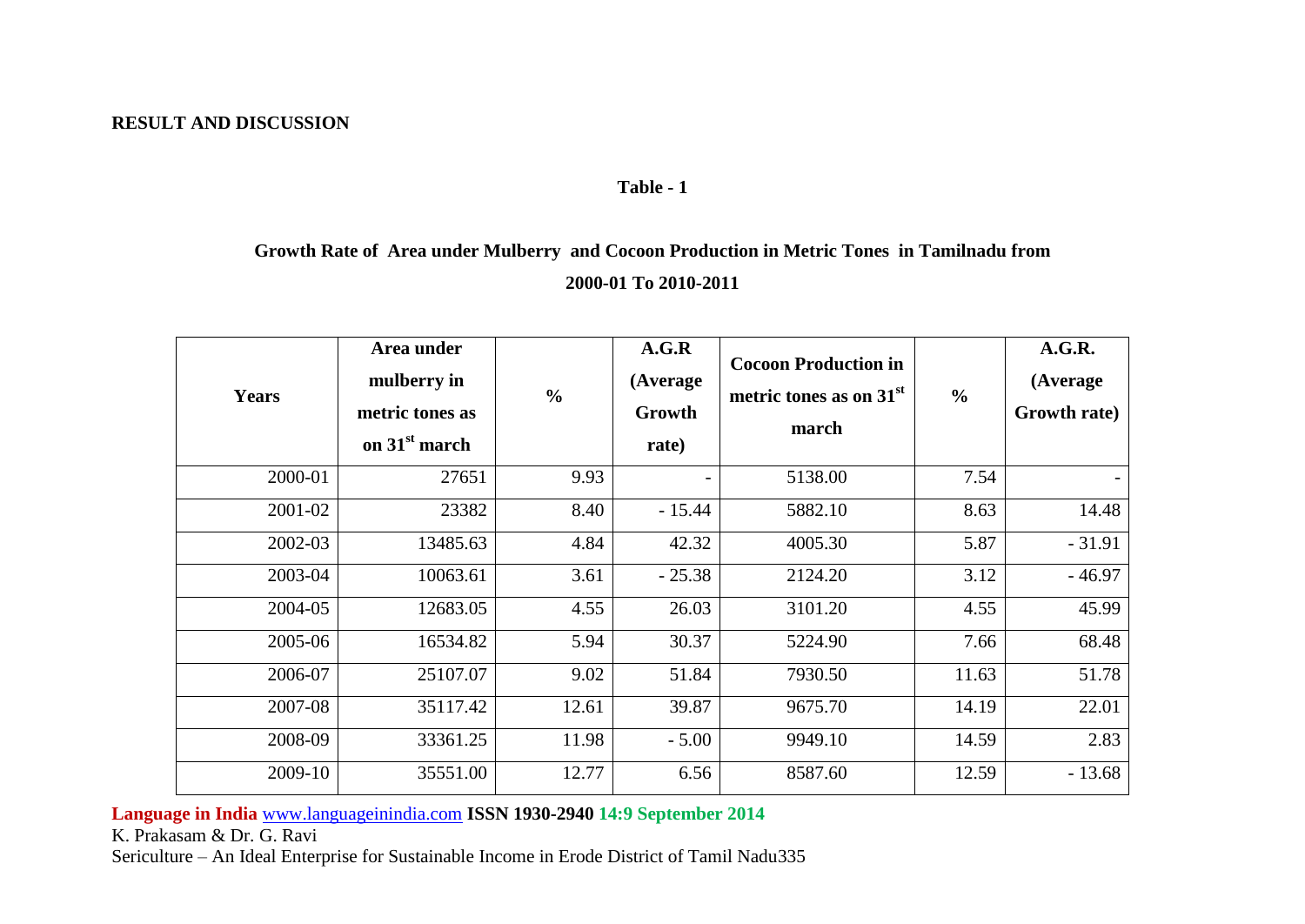| $N=11$  | $X = 278450.25$ | 00.001                                  | $- -$ | $Y=68187.88$ | 100.00 | ____                                       |
|---------|-----------------|-----------------------------------------|-------|--------------|--------|--------------------------------------------|
| 2010-11 | 45513.40        | $\epsilon$ $\Omega$ $\epsilon$<br>10.3J | 28.02 | 6568.38      | 9.63   | $\cap$ $\cap$ $\cap$ 1<br>$\sim$<br>⊥ ل.ل⊿ |

Source : Compiled from secondary data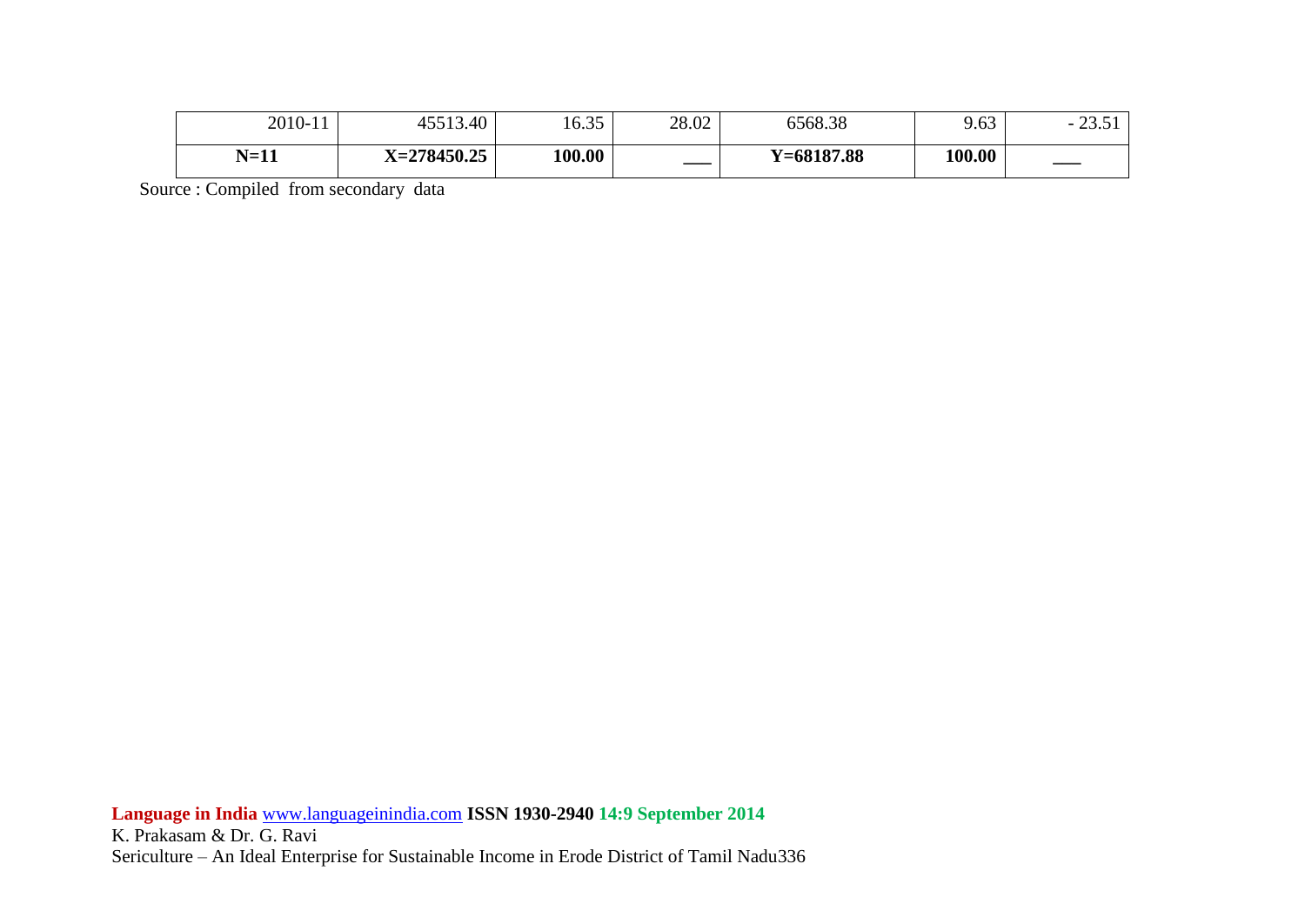## N=11 x=278450.25 Y=68187.88

The above table 1 analyses the growth rate of area under mulberry and cocoon production in metric tones in Tamilnadu during the period of 2000-01 to 2010-11. According to it the average growth rate for area under mulberry raised from 2004-05 to 2006-07. Due to the effect of both central and state Seri-cultural department, the growth rate of mulberry raised and the usage of mulberry is enormous. Besides feeding to silk worm (Bombox mori), mulberry is used as a food for rearing cattle, stick of the mulberry leaves is used as fire wood and in foreign countries mulberry leaves are used for preparing tea.

The average growth rate of mulberry came down from 2007-08 to 2009-10. This is due to some farmers uprooting the mulberry plant. (i) negative impact of papaya mealy bug disease of pest on mulberry leaves. (ii) fluctuation of cocoon price. and (iii) crop diversification.

Later the growth rate of mulberry raised due to (i) few farmers planting of the mulberry, with the support, encouragement and guidance of sericulture department.

Like-wise the average growth rate of cocoon production increased from 2004 to 2006. But before this period and after this period the average growth rate was negative and the growth rate was declining owing to the following reasons (i) dumping of Chinese silk into our nation; (ii) government reduced import duties on silk and silk goods; (iii) papaya mealy bug disease of pest occurred in Tamilnadu; (iv) Tamil Nadu is the  $4<sup>th</sup>$  place in mulberry production in India; (v) technical service Centre (Seri-culture department) is not established in many of the district in Tamil Nadu; (vi) Frequent changes in cocoon price; (vii) farmers may not be aware of usage of mulberry and raw silk; (viii) the climate condition which required for mulberry planting and silk worm rearing may not be conducive for all the districts of Tamil Nadu; (ix) scarcity of labour power and so only they have used family labour.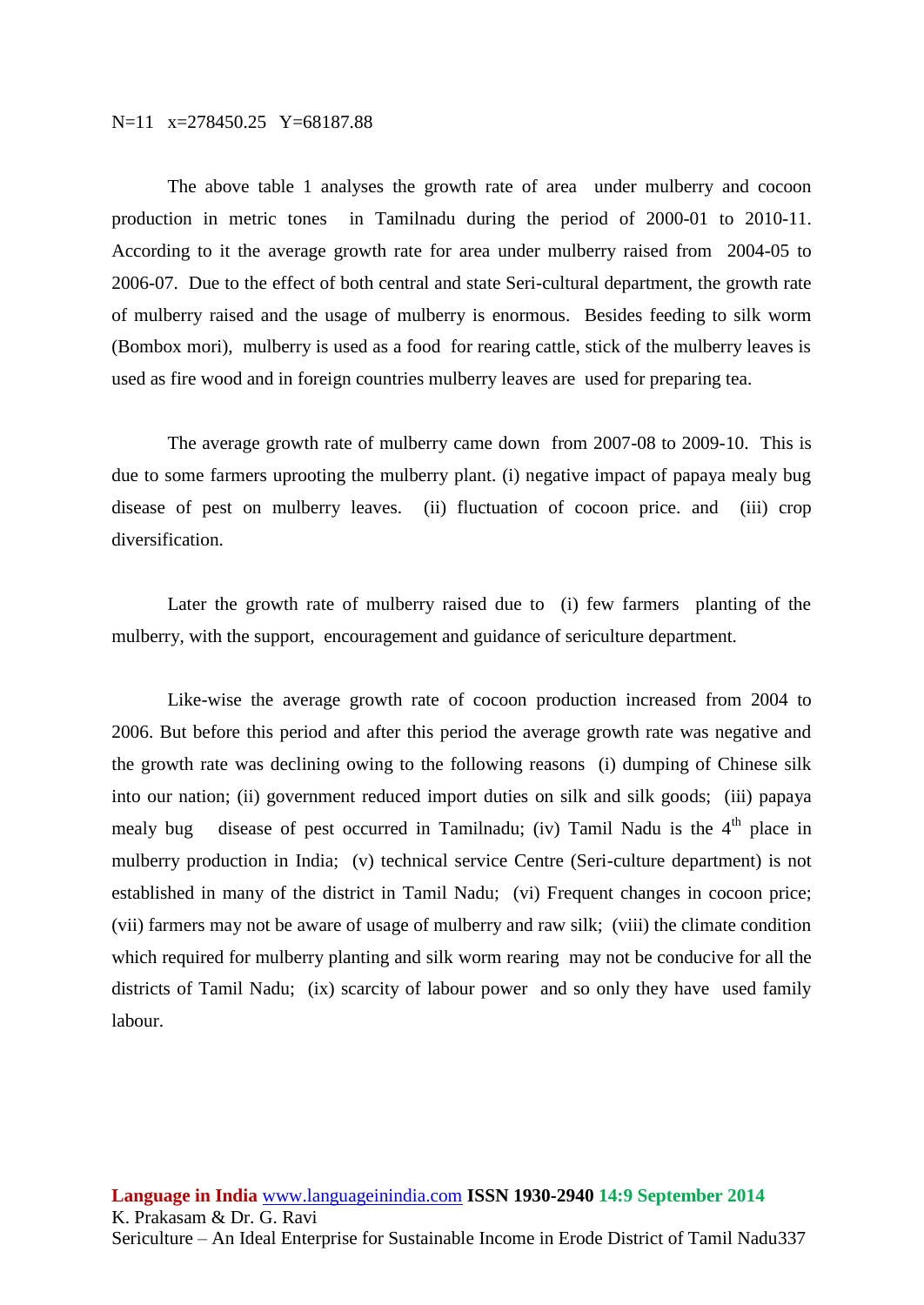



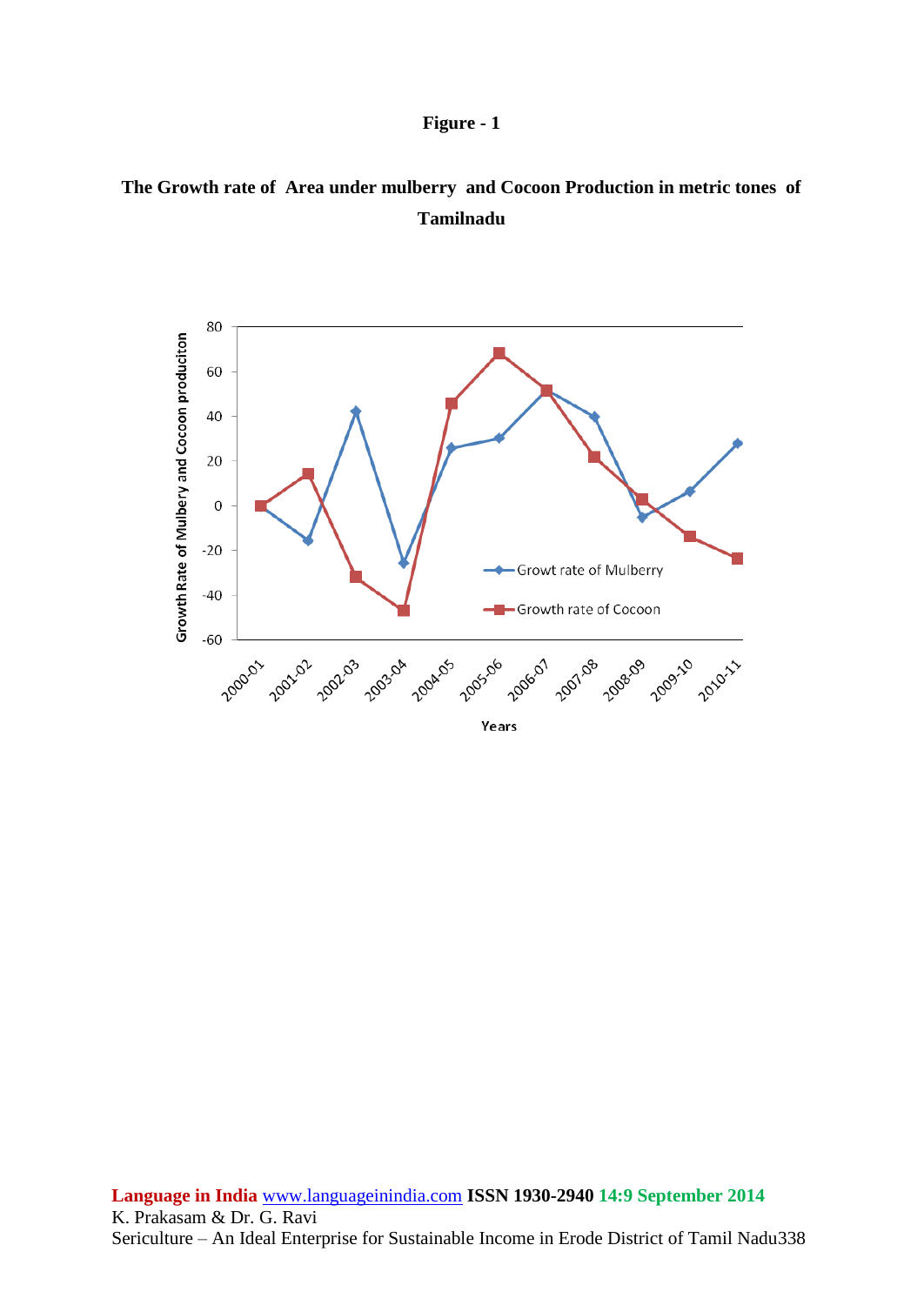# **TABLE - 2**

# **Productivity Per (Ha) for Area Under Mulberry Cultivation and Cocoon Production from 2000-01 to 2010-11 in**

**Tamil Nadu**

| <b>Years</b> | Area under mulberry<br>(Ha) in metric tones | <b>Cocoon Production in</b><br>metric tones | <b>Productivity of</b><br>$\operatorname{cocon}(\text{kg}/\text{Ha})$<br>$\overline{\mathbf{X}}$ | $\qquad \qquad =$<br>$x - x$<br>$x - 252.86$ |
|--------------|---------------------------------------------|---------------------------------------------|--------------------------------------------------------------------------------------------------|----------------------------------------------|
| 2000-01      | 27651                                       | 5138.00                                     | 185.82                                                                                           | $-67.04$                                     |
| 2001-02      | 23382                                       | 5882.10                                     | 251.57                                                                                           | $-1.29$                                      |
| 2002-03      | 13485.63                                    | 4005.30                                     | 297.01                                                                                           | 44.15                                        |
| 2003-04      | 10063.61                                    | 2124.20                                     | 211.08                                                                                           | $-41.78$                                     |
| 2004-05      | 12683.05                                    | 3101.20                                     | 244.52                                                                                           | $-8.34$                                      |
| 2005-06      | 16534.82                                    | 5224.90                                     | 315.99                                                                                           | 63.13                                        |
| 2006-07      | 25107.07                                    | 7930.50                                     | 315.87                                                                                           | 63.01                                        |
| 2007-08      | 35117.42                                    | 9675.70                                     | 275.52                                                                                           | 22.66                                        |
| 2008-09      | 33361.25                                    | 9949.10                                     | 298.22                                                                                           | 45.36                                        |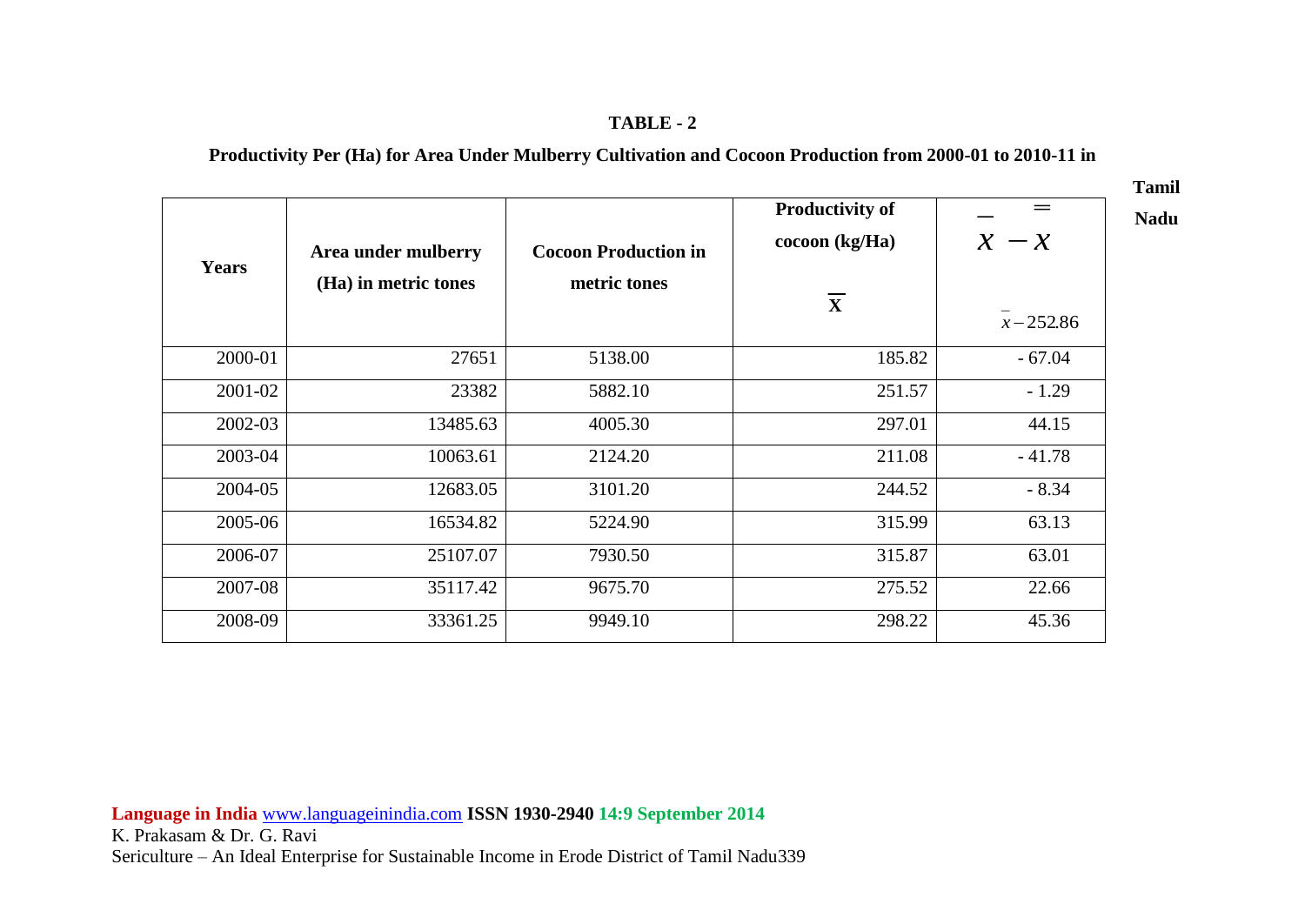| $2009-10$ | 35551.00  | 8587.60  | 241.56              | $-11.3$   |
|-----------|-----------|----------|---------------------|-----------|
| 2010-11   | 45513.40  | 6568.38  | 144.32              | $-138.54$ |
| $N=11$    | 278450.25 | 68187.88 | 2781.48             | $-268.29$ |
|           |           |          |                     | $+238.31$ |
|           |           |          | $\sum AP = 2781.48$ | 29.98     |

**Source : Compiled from secondary data**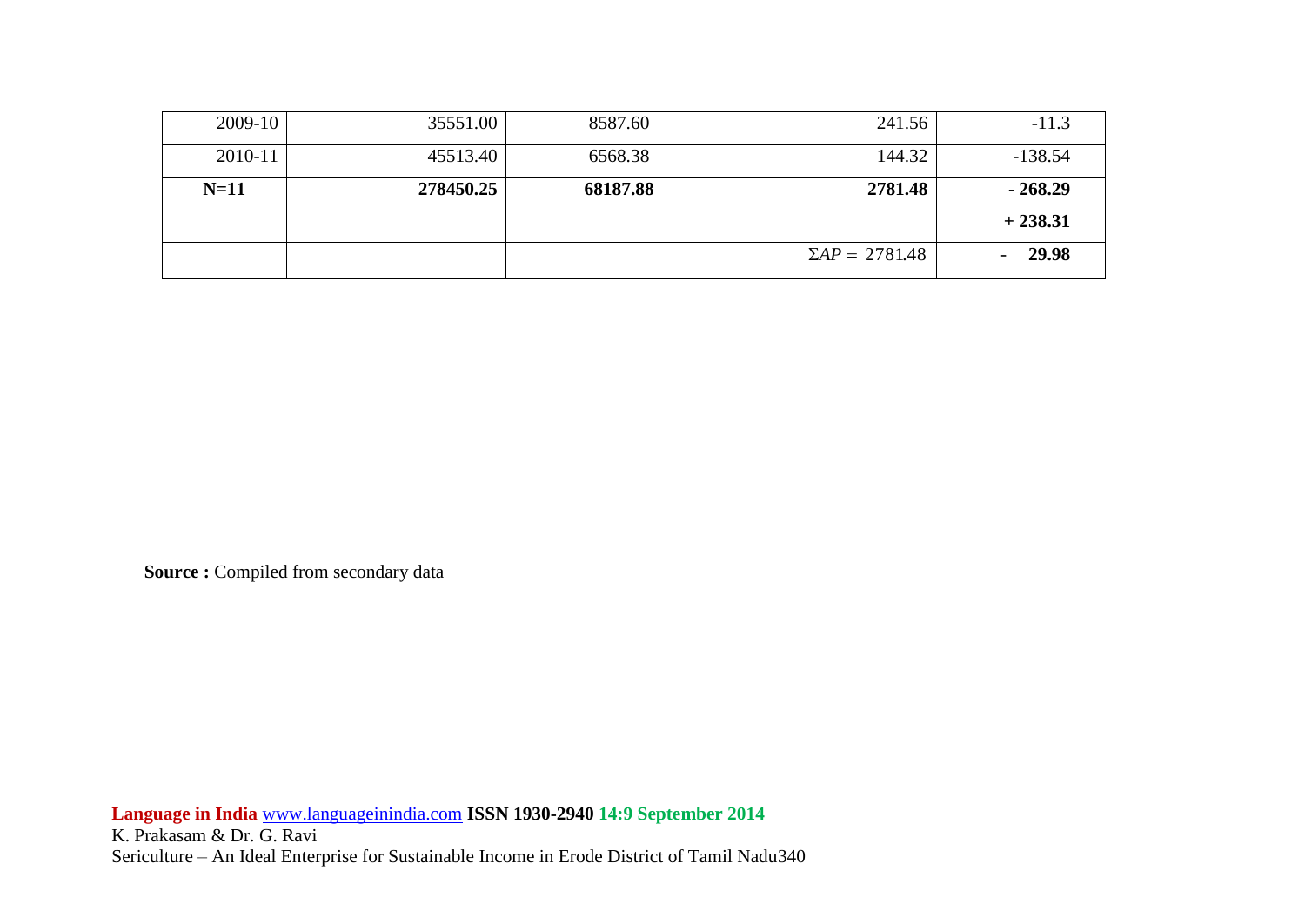N=11, 
$$
\overline{X}
$$
 = 2781.48  $\overline{\overline{X}}$  = 252.86  $\sigma$  = 9.04

$$
\bar{x} = \frac{\sum AP}{n} = \frac{2781.48}{11} = 252.86
$$

$$
\sigma = \frac{\sqrt{\sum (x - \overline{x})^2}}{n} = \sqrt{\frac{(-29.98)^2}{11}} = \sqrt{81.71} = 9.04
$$

 $\sigma = 9.04$ 

$$
C.V = \frac{\sigma}{\overline{x}} \times 100 = \frac{9.04}{2781.48} \times 100 = 0.33
$$

 $C.V = 0.33$ 

The above Table 2 highlights the productivity per (Ha) for area under mulberry cultivation and cocoon production in Tamilnadu from 2000-01 to 2010-11 periods. The productivity of cocoon in kilo gram fluctuated year to year. This is due to (i) crop diversification (ii) fluctuation of cocoon price (iii) scarcity of manpower and (iv) proper guidance and support of technical service centre (Sericulture department) to new cultivators of mulberry and cocoon bearers. The average productivity of cocoon in kilo gram and co-efficient of variation have been worked out, i.e. 252.86 and 0.33 respectively. The variation is meager in percentage 0.33% when the productivity of cocoon production is consistent and vice versa.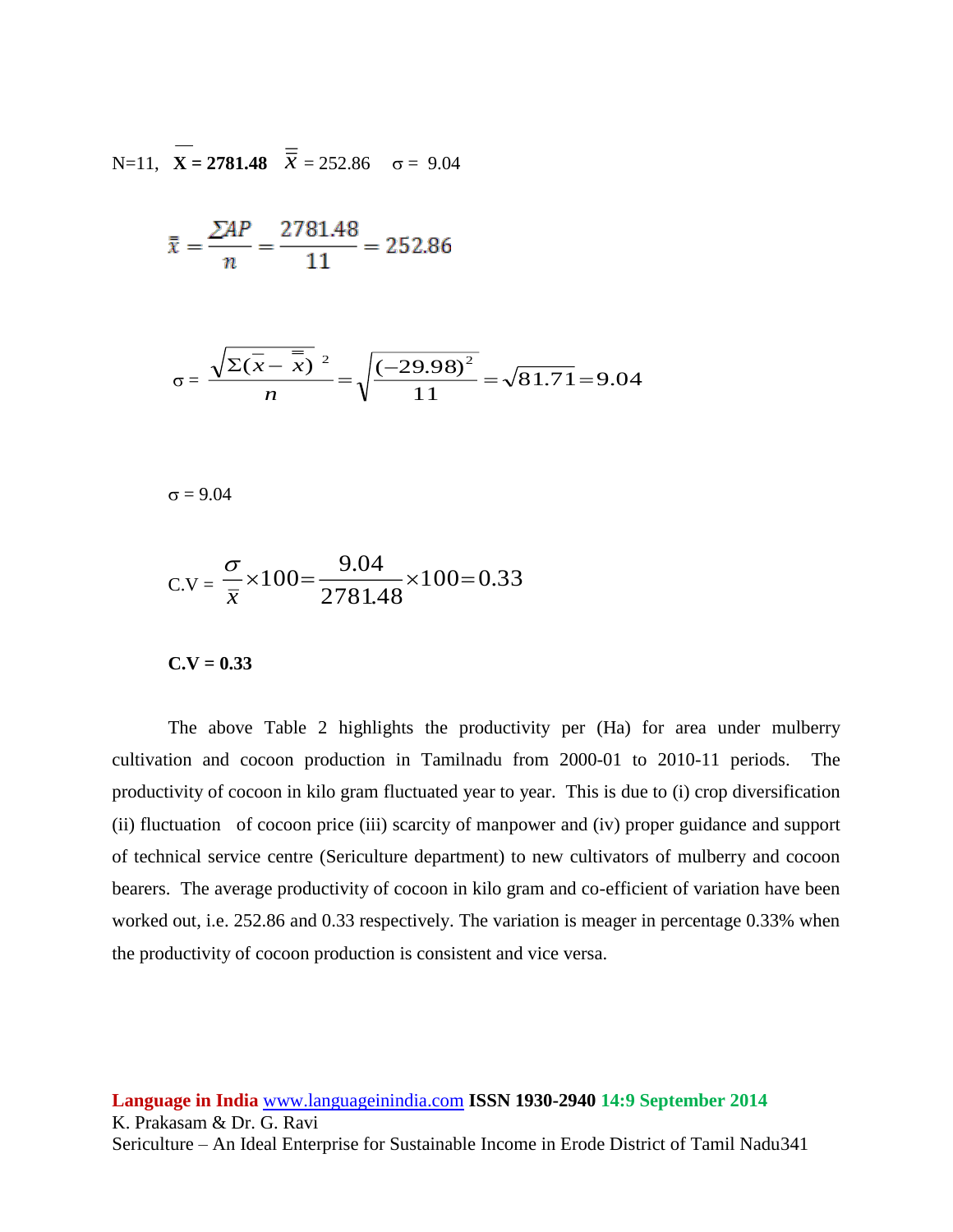



**Language in India** [www.languageinindia.com](http://www.languageinindia.com/) **ISSN 1930-2940 14:9 September 2014** K. Prakasam & Dr. G. Ravi Sericulture – An Ideal Enterprise for Sustainable Income in Erode District of Tamil Nadu342

# **Figure - 2**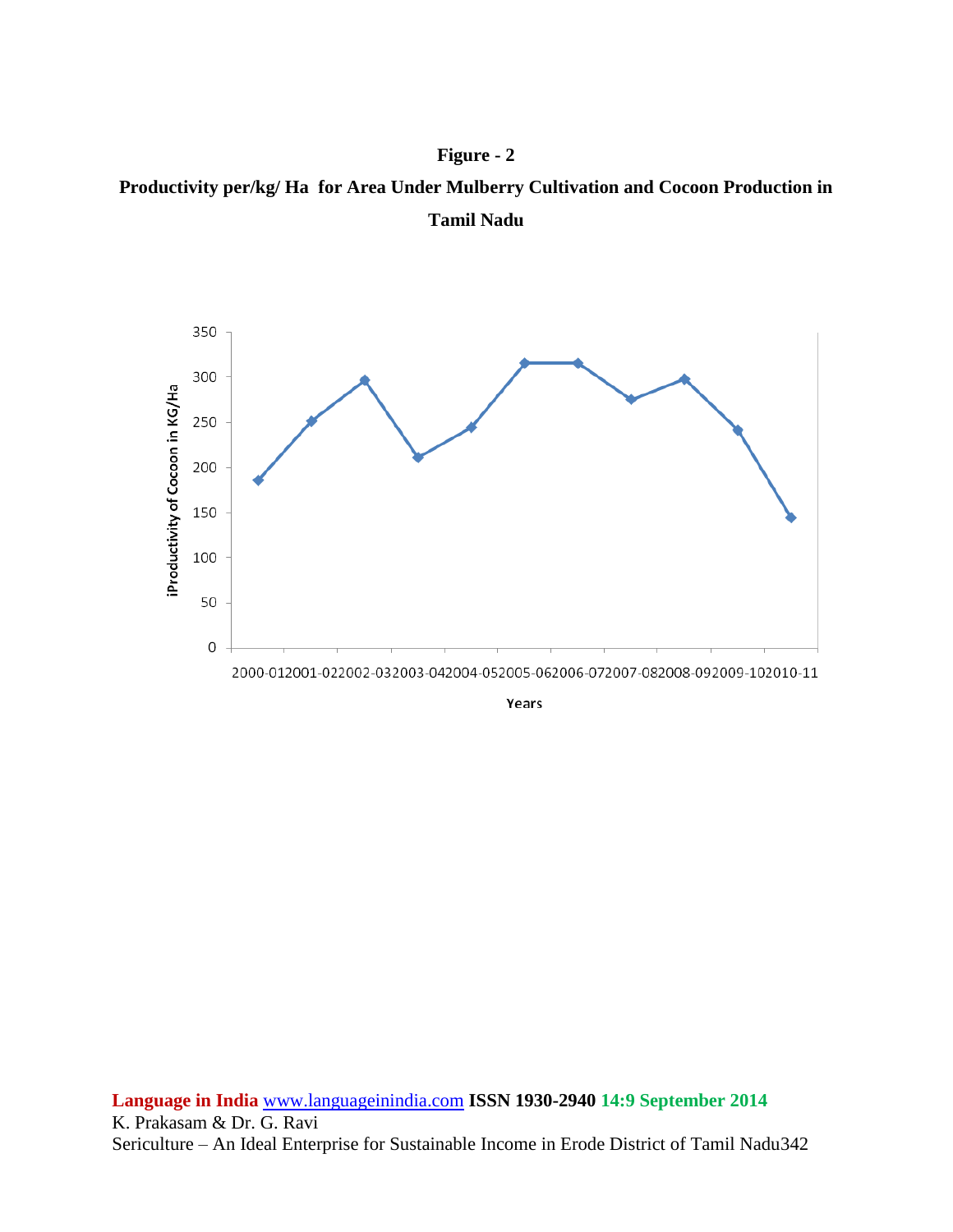## **Table No. - 3**

# **Costs of Mulberry leaf production (Rs/acre/year)**

| S.No.          | <b>Items</b>                       | <b>Tamil Nadu</b> |               |
|----------------|------------------------------------|-------------------|---------------|
| A              | <b>Operational Cost</b>            | Cost              | $\frac{6}{9}$ |
| 1              | <b>Bullock</b>                     |                   |               |
| $\overline{2}$ | Labour                             | 5494.47           | 14.46         |
| 3              | <b>Farmyard Manure</b>             | 8743.22           | 23.01         |
| $\overline{4}$ | Fertilizers                        | 7076.87           | 18.63         |
| $\mathfrak{S}$ | <b>Irrigation Water</b>            | 5859.09           | 15.42         |
| 6              | <b>Plant Protection Chemical</b>   | 3576.87           | 9.41          |
| $\overline{7}$ | <b>Other Costs</b>                 | 3437.90           | 9.05          |
| 8              | <b>Interest on Working Capital</b> | 2159.42           | 5.68          |
|                | <b>Total Variable Cost</b>         | 36347.84          | 95.66         |
| B              | <b>Fixed Costs</b>                 |                   |               |
| $\mathbf{1}$   | Apportioned Cost of                | 1647.88           | 4.37          |
|                | <b>Establishment of Mulberrry</b>  |                   |               |
|                | garden                             |                   |               |
|                | Total Leaf production cost         | 37995.72          | 100.00        |

**Source:** Compiled from primary data

The above table no 3 has been analysed by the details of cost of cultivation of mulberry garden per acre per year. Cocoon production involves two distinct activities namely mulberry leaf production, which is the food for silk worm, and silk worm rearing. Therefore, the cost of production of mulberry leaf and silk worm rearing to produce cocoon were separately worked out. The total cost of leaf production was Rs.37,995.72 per acre per year in Tamil Nadu. Among the cost components, farmyard mannur and fertilizers were the major items amounting to Rs.15,820.09 per year, which accounted for 23.01% and 18.63% respectively in the total cost of mulberry leaf production.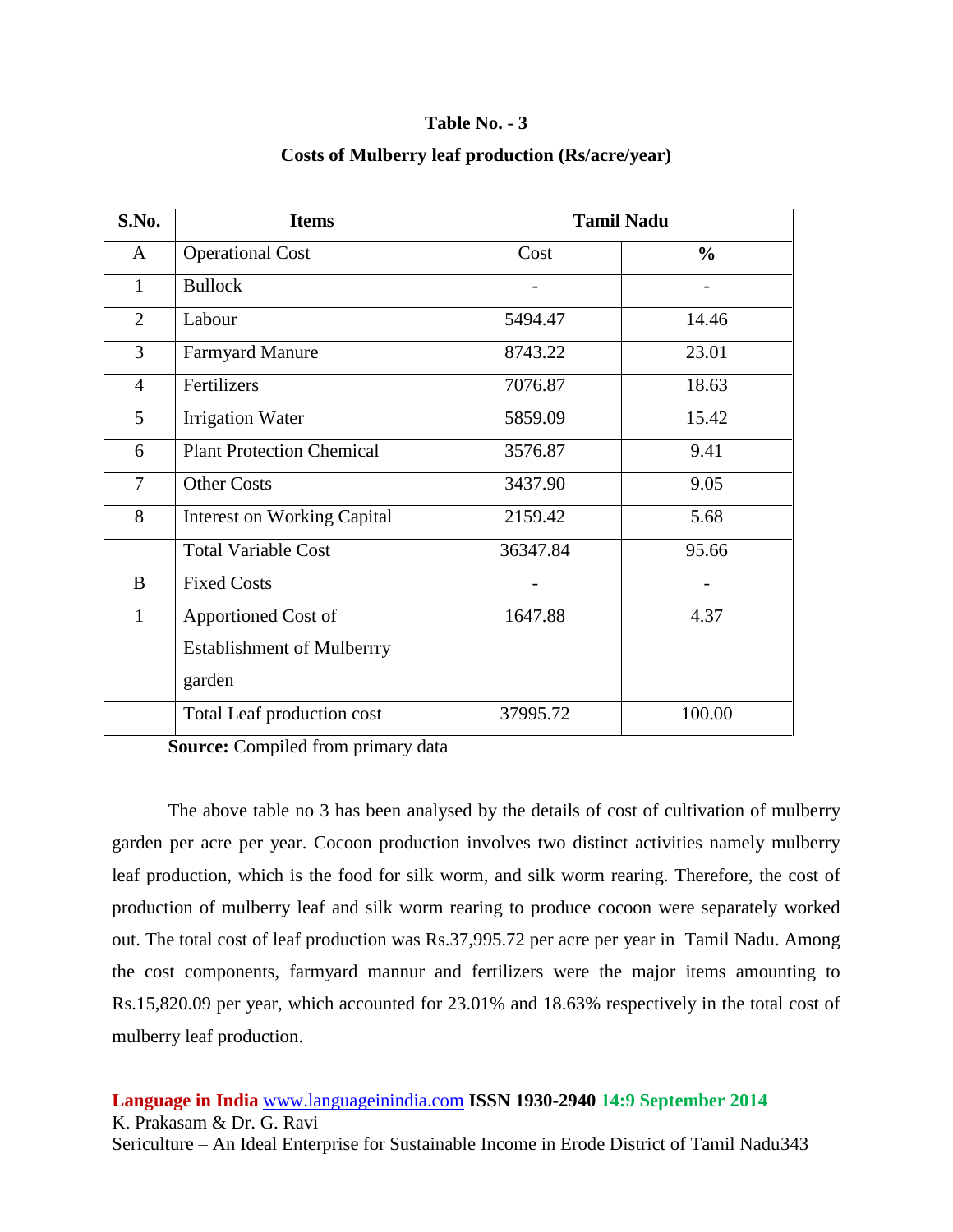Mulberry being a perennial crop, the costs incurred on establishment of mulberry garden was apportioned to the economic life span of mulberry garden which was considered as 15 years and accounted as fixed costs in working out the cost of mulburry. The fixed costs was estimated to Rs.1,647.68, i.e. 4.34% of the total cost.

#### **Table No.4**

| S.No.          | <b>Items</b>                             | <b>Tamil Nadu</b> |               |  |
|----------------|------------------------------------------|-------------------|---------------|--|
|                |                                          | Cost in Rs.       | $\frac{0}{0}$ |  |
|                | Average number of Disease Free Layings   | 1079.33           |               |  |
|                | reared                                   |                   |               |  |
| A              | Variable costs                           |                   |               |  |
| $\mathbf{1}$   | Leaf                                     | 37995.72          | 35.09         |  |
| $\overline{2}$ | DFLs / Chawkiworms                       | 8702.68           | 8.04          |  |
| 3              | Disinfectants                            | 8472.29           | 7.82          |  |
| $\overline{4}$ | Materials                                | 960.76            | .89           |  |
| 5              | Labour                                   | 35320.42          | 32.62         |  |
| 6              | Hiring charges of mountages              |                   |               |  |
| $\overline{7}$ | Transportation and marketing             | 4862.40           | 4.49          |  |
| 8              | Interest on working capital              | 864.30            | .80           |  |
| 9              | Total variables costs                    | 97178.57          | 89.74         |  |
| B              | <b>Fixed Cost</b>                        |                   |               |  |
|                | Depreciations on building and equipments | 11107.11          | 10.26         |  |
|                | Total Cost (A+B)                         | 108285.68         | 100           |  |
|                | Cost / K.g. Cocoon                       | 134.58            |               |  |

## **Costs in Silkworm rearing (Rs./acre/year)**

**Source:** Compiled from primary data

**Language in India** [www.languageinindia.com](http://www.languageinindia.com/) **ISSN 1930-2940 14:9 September 2014** The above table no. 4 has been worked out by the details of the expenditure incurred on different items in silkworm rearing in Erode District of Tamil Nadu. The Tamil Nadu farmers reared more number of eggs (1079.33 DFLs/acre/Year). The total cost of production of cocoon was estimated to Rs.1,08,285.66 in which the variable costs accounted for 89.74%. Among the cost components, leaf was the major items in silkworm rearing,which amounted to Rs.37,995.72

K. Prakasam & Dr. G. Ravi

Sericulture – An Ideal Enterprise for Sustainable Income in Erode District of Tamil Nadu344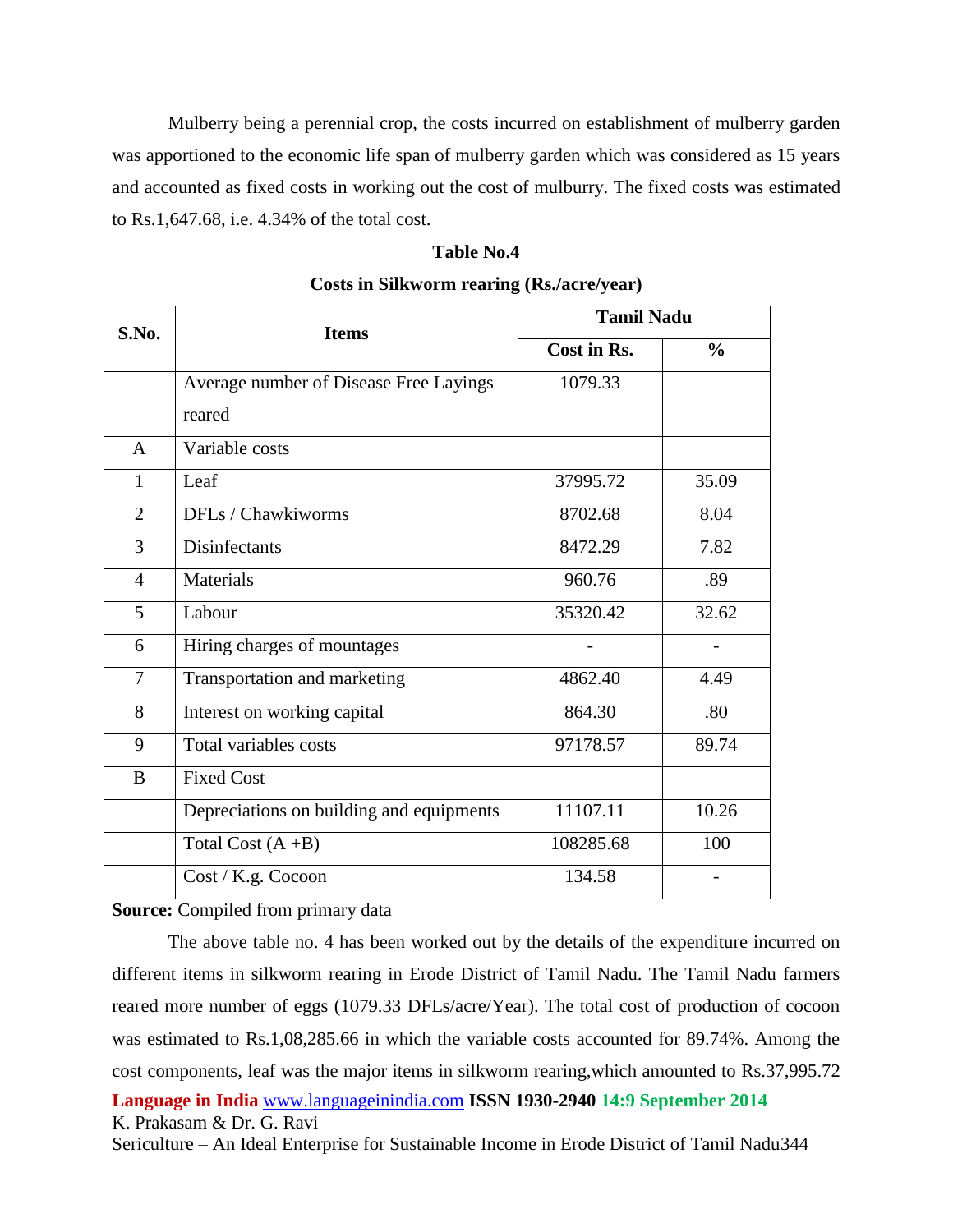representing 35.09% of the total cost of cocoon production in Tamil Nadu,followed by leaf, labour were the major cost component, which constituted 32.62% (Rs.35,320.42) of the total cost of cocoon production in Tamil Nadu. As the Tamil Nadu farmers used the mountages owned by them for spinning of silkworm larvae to form cocoon. They did not incur any expenditure on this head. The other variable cost components include transportation and marketing charges, interest on working capital and material costs for cocoon production.

The cost of one kg. of cocoon production was worked out to Rs.134.58.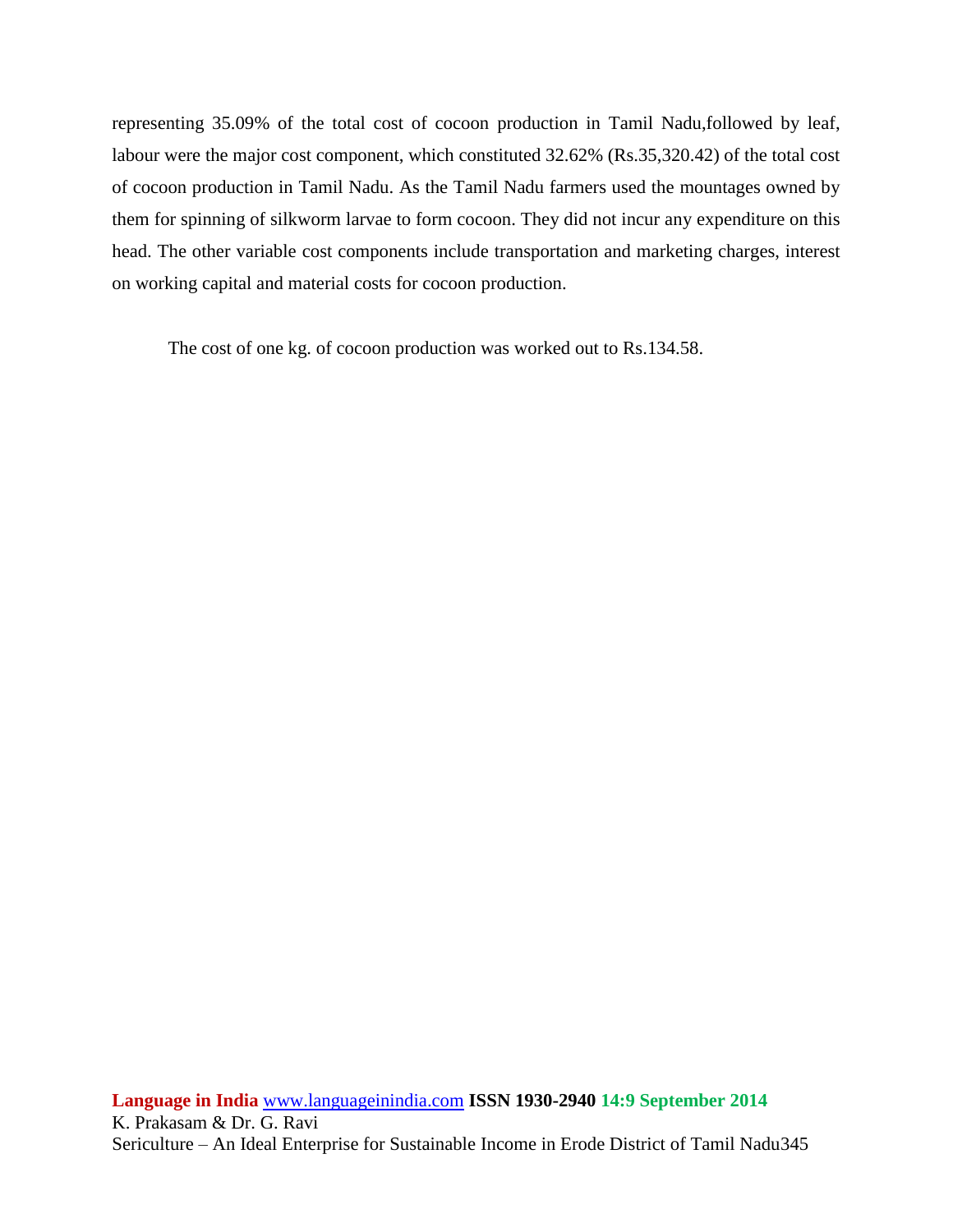#### **Table No.5**

#### **Revenue from cocoon production (Rs/acre/year)**

| S.No. | <b>Items</b>                         | <b>Tamil Nadu</b> |  |
|-------|--------------------------------------|-------------------|--|
|       |                                      | <b>Revenues</b>   |  |
| 1.    | Average Cocoon yield (k.g./100 DFLs) | 74.55             |  |
| 2.    | Average Cocoon Price (Rs./Ks)        | 224.47            |  |
| 3.    | Cocoon Production $(K, g)$           | 804.62            |  |
| 4.    | <b>Total Income from Cocoon</b>      | 1,80,613.05       |  |
| 5.    | Income from by products              | 7486.97           |  |
| 6.    | <b>Total Revenue</b>                 | 188100.02         |  |
|       | <b>Total Cost</b>                    | 108285.68         |  |
|       | Net Return                           | 79814.34          |  |
|       | <b>B.C.</b> Ratio                    | 1.74              |  |

**Source:** Compiled from primary data

The above table No. 5 has been shown by the calculation of net revenues from cocoon production in Erode Area of Tamil Nadu. The sample farmers of Tamil Nadu in Erode area attained an average cocoon yield of 74.55 kg / 100 DFLs and their cocoon fetched an average price of Rs.224.47/kg. Thus the total income from cocoon has been arived at of Rs.1,80,613.05 from 804.62 kg. of cocoon production.

The gross revenue, which includes the revenue from sales of cocoon and value of by products generated, worked out to Rs.1,88,100.0.2. The Tamil Nadu farmers obtained the net revenue of Rs.79,814.34 acre/year. The Benefit Cost ratio was worked out to 1.74 in mulbems cocoon production of Tamil Nadu. From this analysis, the second hypothesis has been verified by Benefit – Cost ratio, i.e. the mulburry silkworm rearing is a highly profitable agro based enterprises. Hence, it has been accepted.

### **Figure 3. for SWOT Analysis in Sericulture Industry**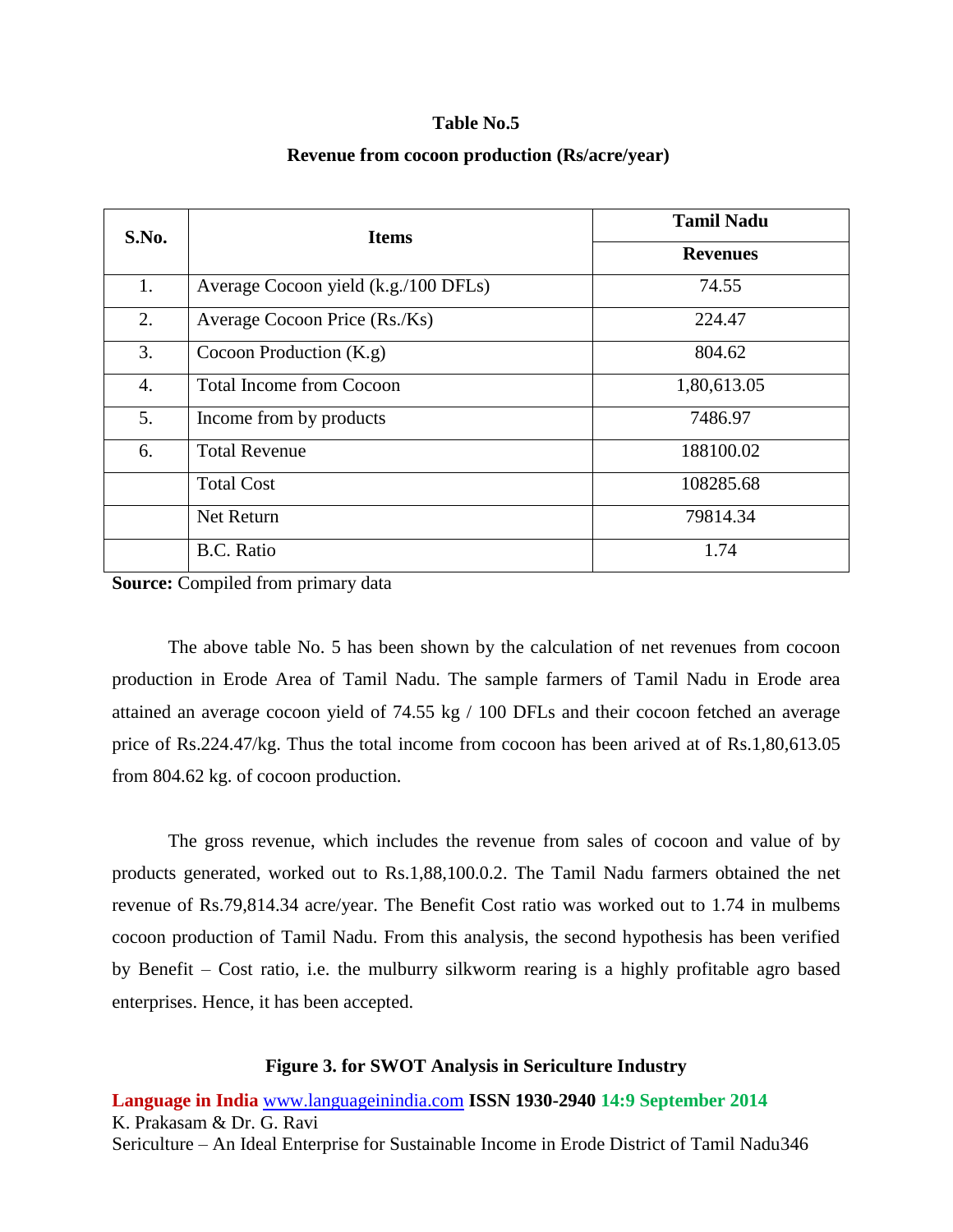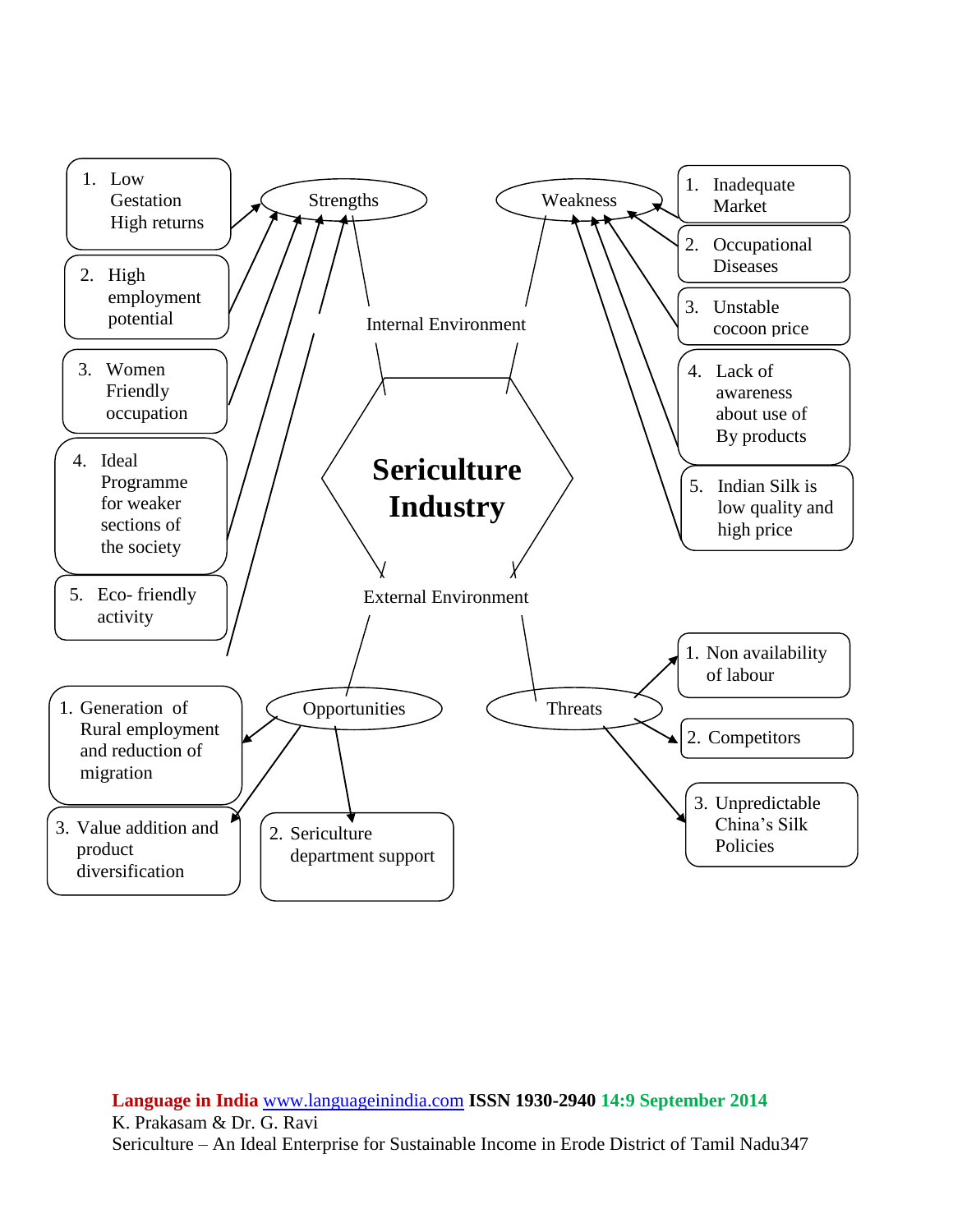- The average growth rate of both mulberry and cocoon production came down from 2007-08 to 2009-10 due to negative impact of papaya mealy bug disease of pest which occurred on mulberry leaves.
- $\cdot \cdot$  The average productivity of cocoon in kilogram is 252.86 in Tamil Nadu.
- The farm yard manure and fertilizers costs are major component in total cost of mulberry cultivation, i.e. 23.01% and 18.63% respectively.
- The leaf and labour costs are the major components in total cost of silk worm rearing. i.e. 35.09%. and 32.62% respectively.
- An average cocoon price is Rs./Kg is  $224.47$
- $\div$  The benefit cost ratio is to 1.74.

## **Problems of the mulberry sericulture in the study area**

- 1. The shortage of labourers it was difficult to carryout the sericultural operations as silkworm rearing is labour intensive enterprise.
- 2. During the summer there was shortage of irrigation water for mulberry garden which inturn reduced mulberry yield thus reducing the number of DFL reared.
- 3. Fluctuations in cocoon prices.
- 4. Absence of strict discase control measure.
- 5. Prevalence of old technologies
- 6. Poor grading system of cocoons
- 7. Manipulation by the intermediaries in the trade of raw silk.
- 8. Lack of efforts to increase area.
- 9. Decline in the area under mulberry and fluctuations in its production.

10. Failure to capture internal market due to poor quality.

# **Conclusion**

In India, sericulture is not only a traditional but also a living culture. It is a farm-based, labour intensive and commercially attractive economic activity falling under the cottage and small scale sector. It particularly suits rural – based farmers, entrepreneurs and artisans as it rearing low investment, but, with potential for relatively high returns. It provides income and

**Language in India** [www.languageinindia.com](http://www.languageinindia.com/) **ISSN 1930-2940 14:9 September 2014** K. Prakasam & Dr. G. Ravi

Sericulture – An Ideal Enterprise for Sustainable Income in Erode District of Tamil Nadu348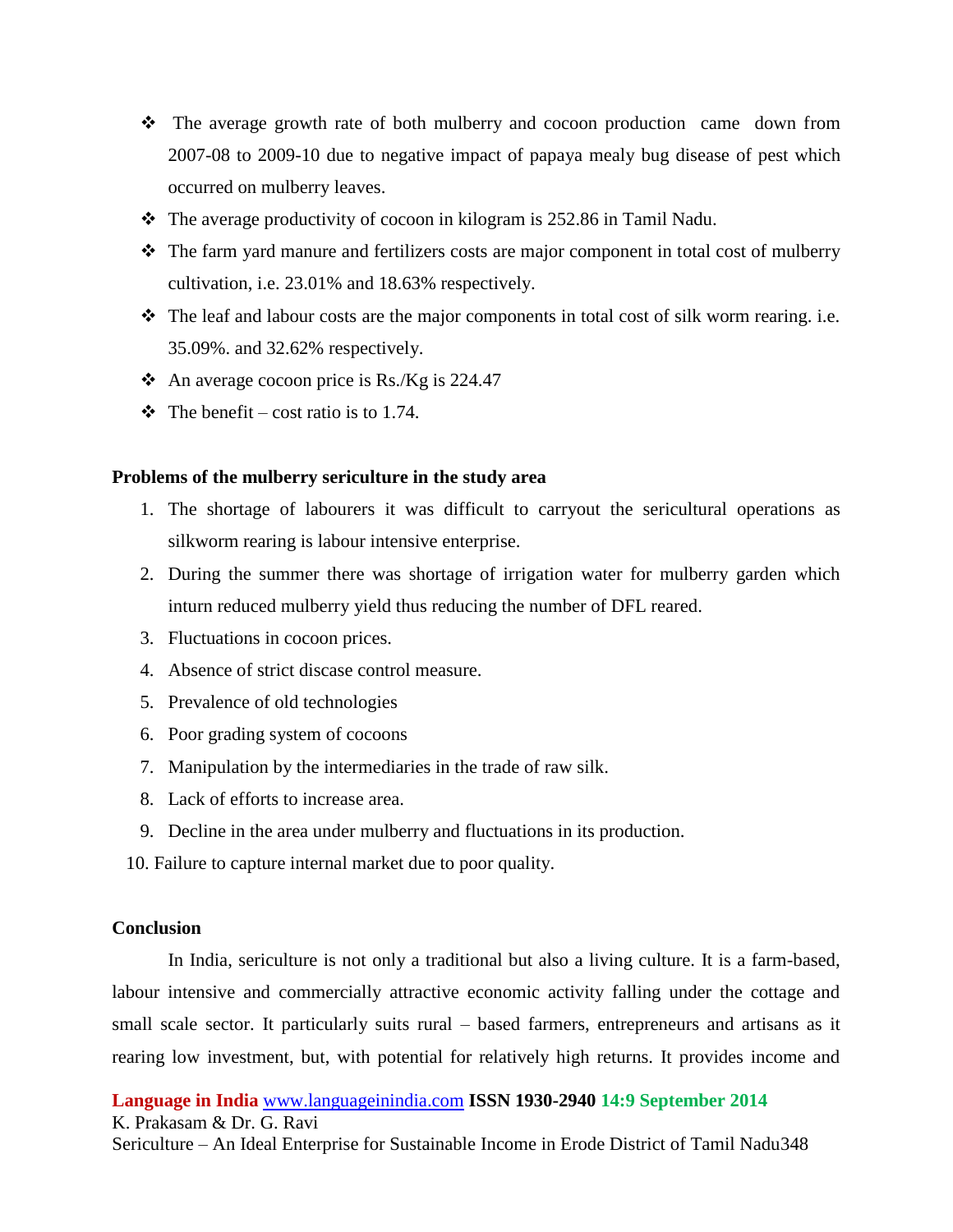employment to the rural poor,especially, farmers with small land holdings and the marginal land holding and weaker sections of the society. Several socio-economic studies have affirmed that the benefit-cost ratio in sericulture is the highest among comparable agricultural crops.

# **Policy Implications**

- 1. Extension agents should give more importance in Educating farmers about better protection measures and proper disinfection methods.
- 2. Farmers should be educated about optimal use of labour.
- 3. Introduce high yielding mulberry varieties.
- 4. Quality based pricing should be given.
- 5. Provide assistance to producers to shift to bivoltine silk.
- 6. Adopt clusters of villages for better marketing conditions.
- 7. Impose anti-dumping duty.
- 8. Implement silk mark in strict manners.
- 9. Develop pest management measures against various pests of mulberry and silkworm.
- 10. The farmers must be encouraged to adopt recommended practices and technology to the full extent.